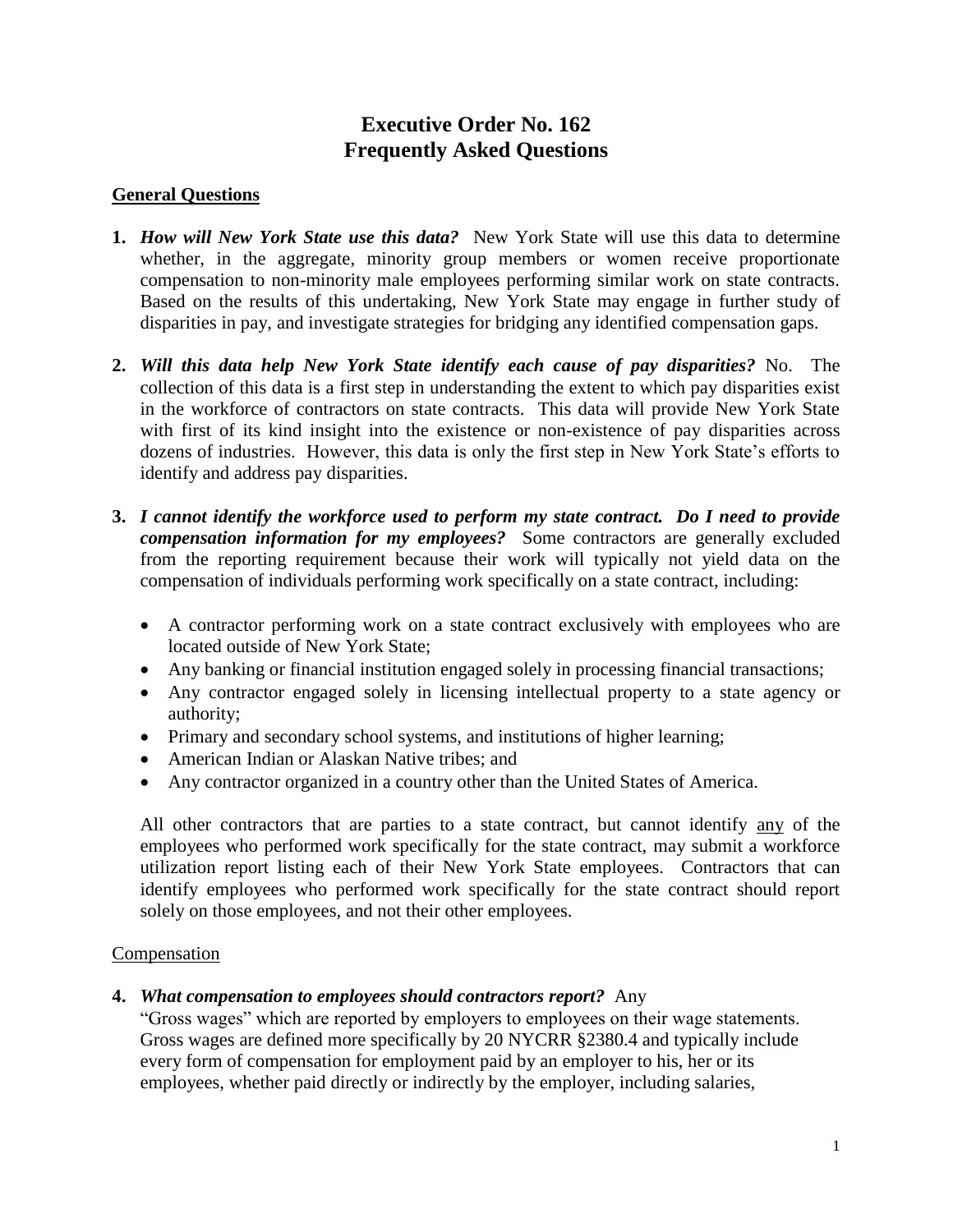commissions, bonuses, tips and the reasonable value of board, rent, housing, lodging or similar advantage received.

**5.** *My employees are not paid on an hourly basis. How do I determine the compensation that I* should report in the workforce utilization report? compensated on an hourly basis, the contractor shall first determine the average hourly gross wages of such employees by dividing the employees' total gross wages during the period by the number of hours worked by such employees during these pay periods. After determining the average hourly gross wages of salaried employees, contractors shall report the product of such employees' average hourly gross wages and the number of hours worked on the state contract.

# Employees

- **6.** *For employers reporting on their entire workforce, which employees should be included in the report?* Employers selecting "Contractor/Subcontractor's Total Workforce" on the Workforce Utilization Report should include all employees of the contractor or subcontractor performing work in New York State.
- **7.** *Which employees perform work directly on a state contract?* Employees performing work directly on a state contract are those who perform one or more tasks for the exclusive purpose of satisfying their employer's obligations under a state contract. By way of example, members of a contractor's human resources department typically do not perform work directly on a state contract.
- **8.** *How will New York State account for differing titles between employers?* All employees must be reported under a Standard Occupational Classification (SOC) code. SOC codes are established and defined by the U.S. Bureau of Labor Statistics. Contractors must select the SOC code most closely corresponding to the roles performed by their employees, and may not use titles assigned by their organizations.
- **9.** *How do I determine the number of hours to include in the workforce utilization report?*  Generally, prime contractors and subcontractors shall report the number of hours worked by each employee under each applicable SOC code during the period covered by a workforce utilization report. However, agencies and authorities may approve an alternative schedule based upon the pay periods of contractors at the sole discretion of such agencies and authorities.

## Reporting Procedures

**10.** *When should reports be submitted?* Reports must be submitted by contractors during the term of state contracts subject to the reporting requirement at such times and in such manner as agencies and authorities shall require. For construction contracts, reports are generally due one week to ten days (depending upon the agency/authority) following the end of the first month of the term of the contract and each month thereafter. For all other contracts, reports are generally due one week to ten days (depending upon the agency/authority)